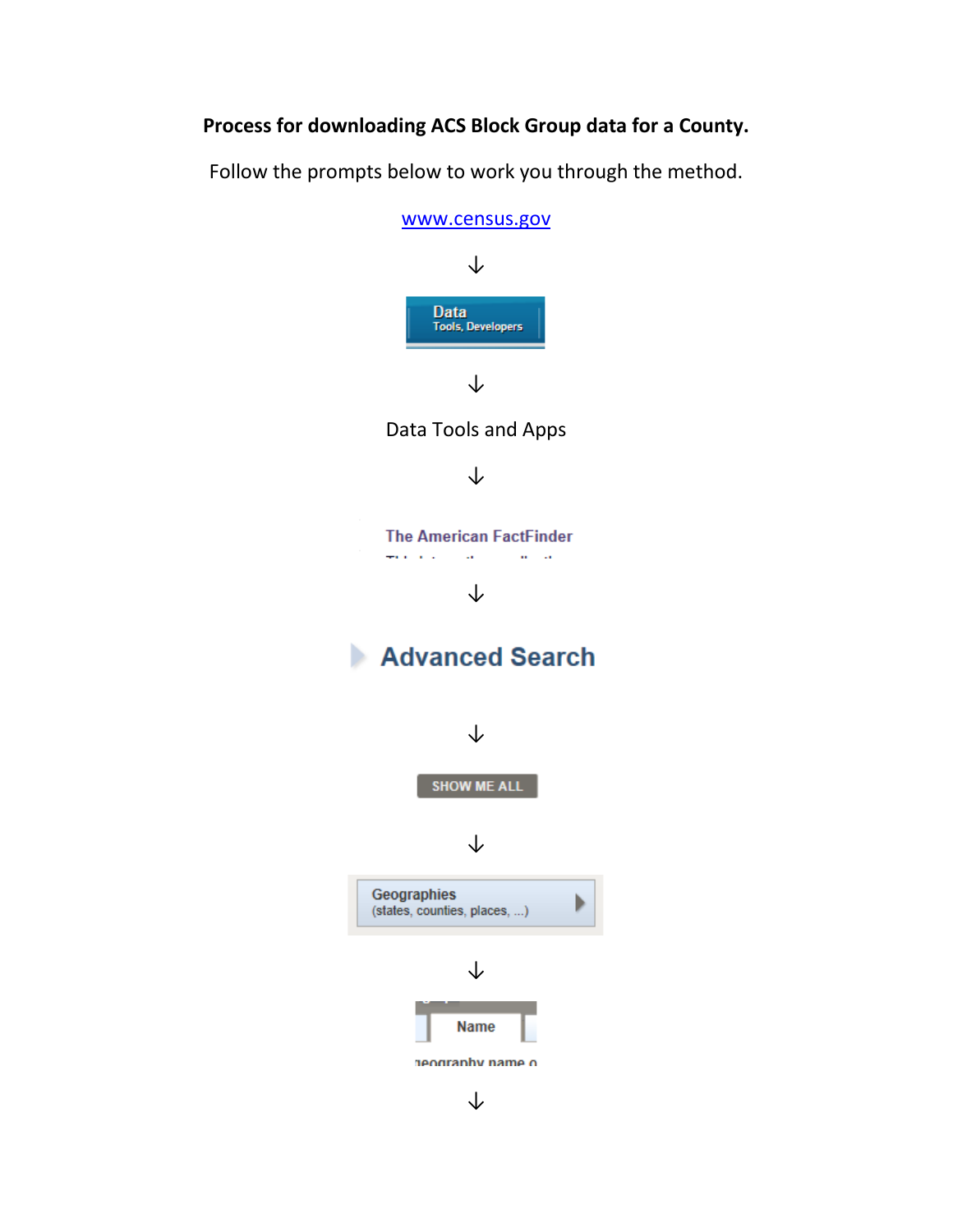## Be sure to click on the radio button "all summary levels"



## ↓

Type the name of the county you want, then select it from the dropdown.

(I'm selecting Essex County, New Jersey)

|  | <b>Select Geographies</b>                                                           |                                                                | Enter search terms and an optional geography |     |             |  |
|--|-------------------------------------------------------------------------------------|----------------------------------------------------------------|----------------------------------------------|-----|-------------|--|
|  | List                                                                                | <b>Name</b>                                                    | <b>Address</b>                               | Map |             |  |
|  | Enter a geography name or use the Geography Filter Options below                    |                                                                |                                              |     |             |  |
|  | <b>Essex</b><br>×                                                                   |                                                                |                                              |     |             |  |
|  |                                                                                     | Essex County, New York                                         |                                              |     | Id          |  |
|  |                                                                                     | Essex County, New Jersey                                       |                                              |     |             |  |
|  |                                                                                     | <b>Essex County, Vermont</b>                                   |                                              |     |             |  |
|  |                                                                                     | Essex CDP, Maryland                                            |                                              |     | y.          |  |
|  |                                                                                     | <b>Essex Junction village, Vermont</b>                         |                                              |     |             |  |
|  | Essex Village CDP, Connecticut                                                      |                                                                |                                              |     |             |  |
|  | Essex town, Essex County, New York                                                  |                                                                |                                              |     |             |  |
|  | Essex township, Kankakee County, Illinois<br>Essex township, Stark County, Illinois |                                                                |                                              |     |             |  |
|  |                                                                                     |                                                                |                                              |     |             |  |
|  | Essex town (balance), Vermont                                                       |                                                                |                                              |     |             |  |
|  |                                                                                     | Essexville city, Michigan                                      |                                              |     | nit         |  |
|  |                                                                                     | <b>SCHOOF DISHICT (095,454)</b><br>groomings Digitial (70 ACO) |                                              |     | sa milkin L |  |

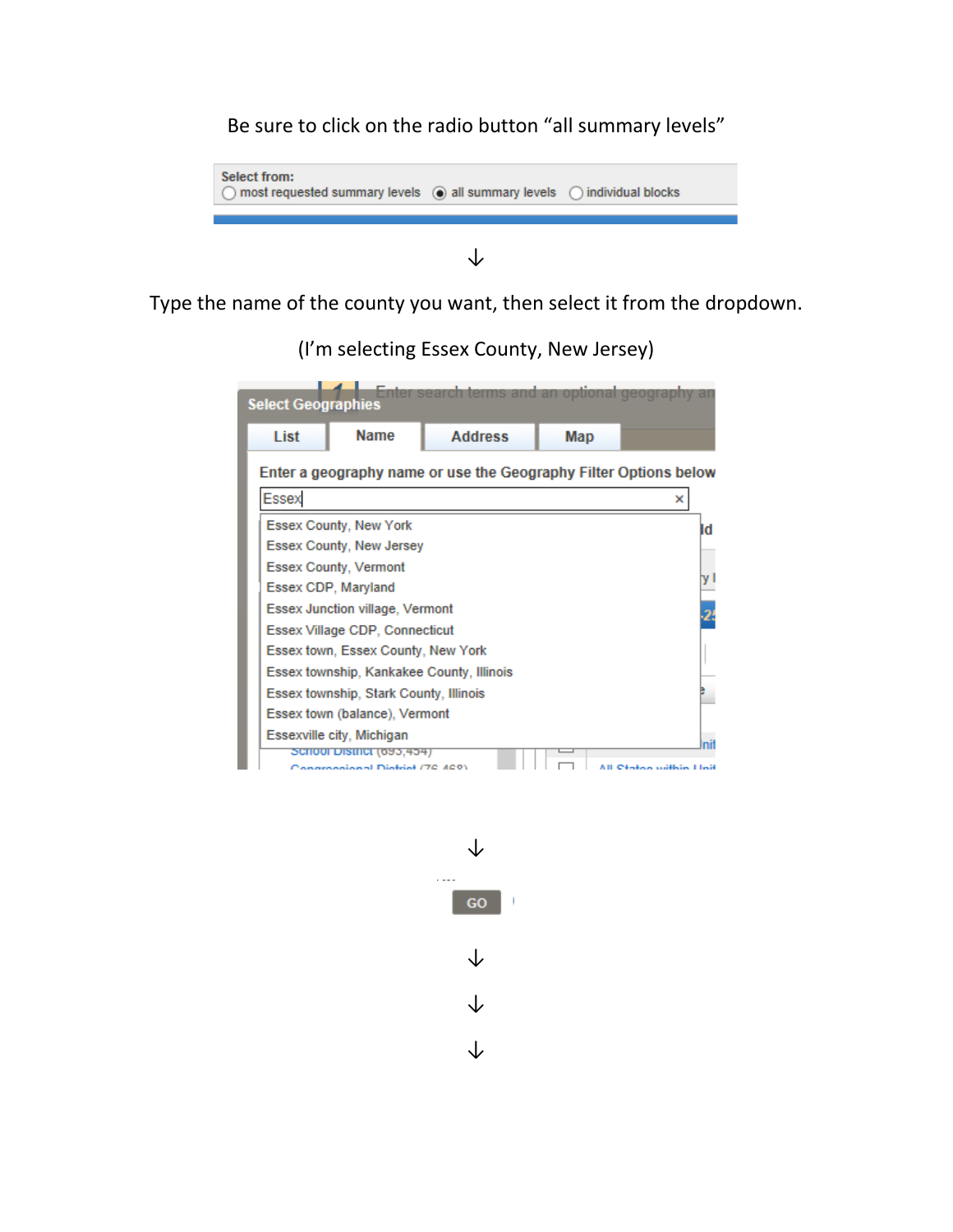## Single-click on the county name to toss it up into the shopping basket at the very upper left.



Single-click on "All Block Groups…" and your info will go to the mail shopping basket (very upper left).

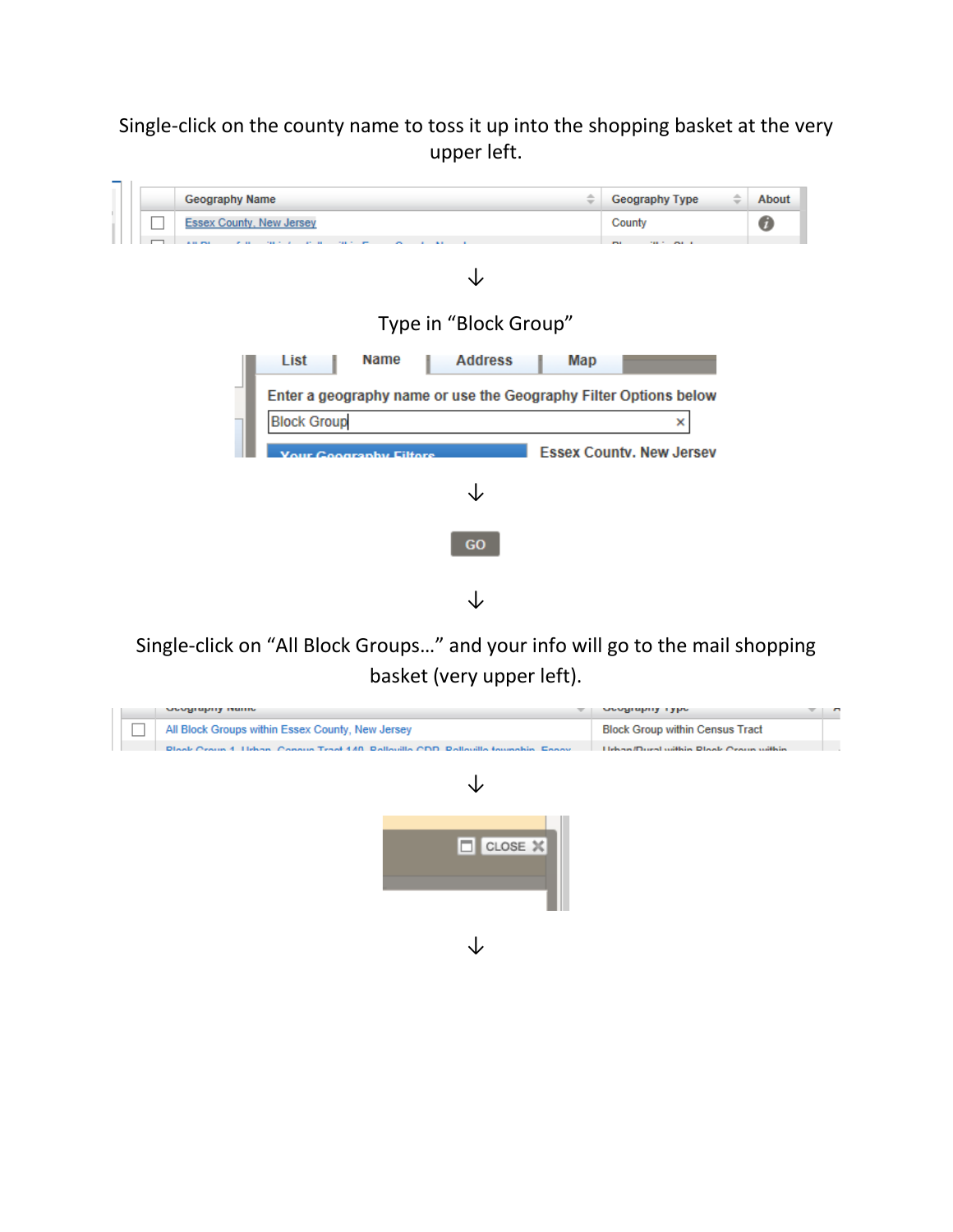Clean out your main shopping basket of unwanted filters: click on the blue X next to "Essex County, New Jersey".



Now all the tables available to you will be in the main window. The newest tables (2013 ACS 5-year) will be at the top. Let's look for something….type in "language". Then choose "Language spoken at Home"

|     | state, county or place (optional)<br>topic or table name<br>language<br>×                                    |  |  |  |  |
|-----|--------------------------------------------------------------------------------------------------------------|--|--|--|--|
| ۱W  | B16004: AGE BY LANGUAGE SPOKEN AT HOME BY<br>ABILITY TO SPEAK ENGLISH FOR THE POPULATION 5<br>YEARS AND OVER |  |  |  |  |
|     | B99161: IMPUTATION OF LANGUAGE STATUS FOR THE<br>POPULATION 5 YEARS AND OVER                                 |  |  |  |  |
| lod | B99162: IMPUTATION OF LANGUAGE SPOKEN AT HOME<br>FOR THE POPULATION 5 YEARS AND OVER                         |  |  |  |  |
|     | Language Spoken at Home                                                                                      |  |  |  |  |

↓

GO

↓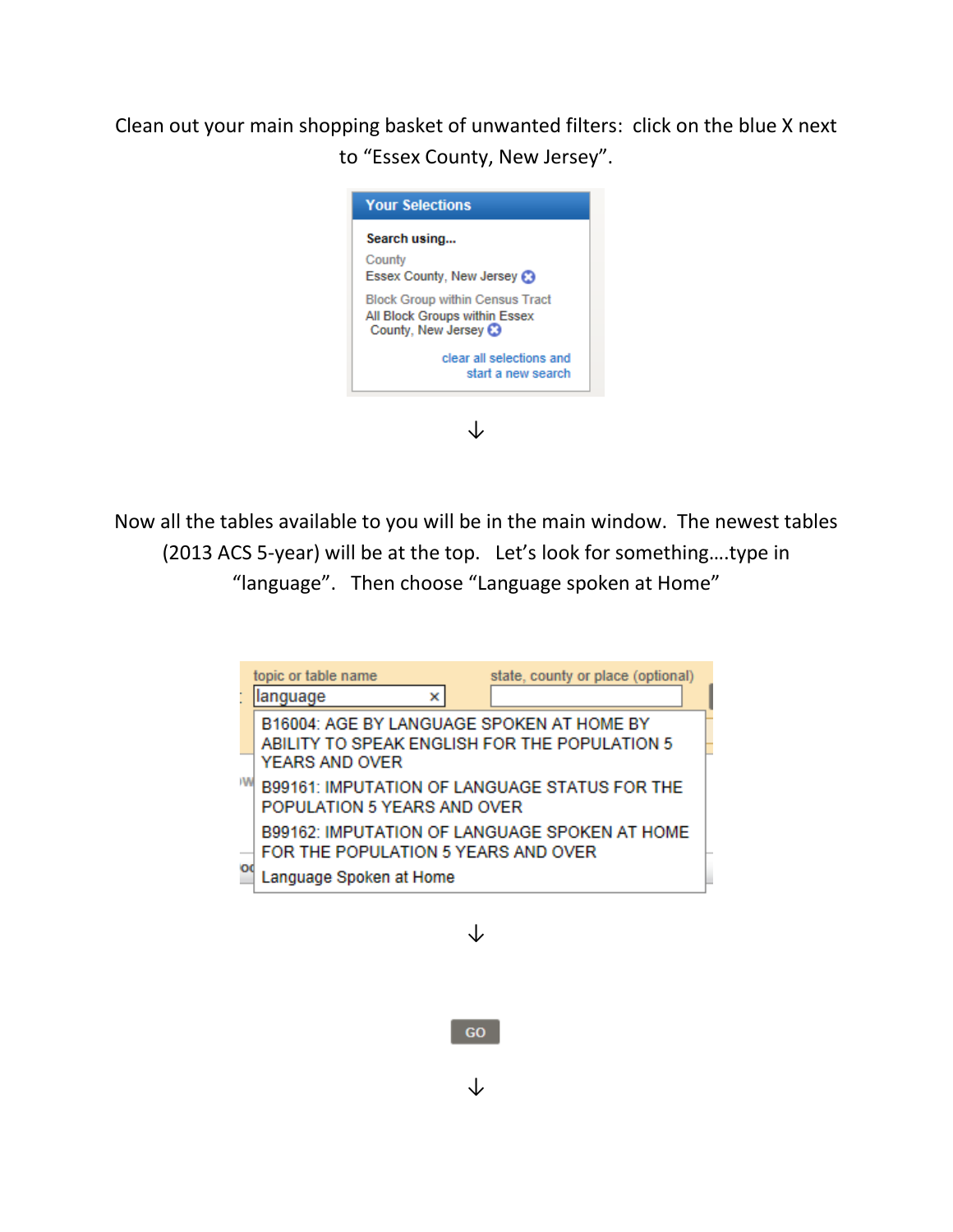Click on the blue "household language by …." and your table will appear.



If you click **download**, you will get the whole table for all the block groups with ALL the data. If, instead you want to download the shapefile with 1 data variable, then skip to Part II.

| Download               |
|------------------------|
|                        |
|                        |
|                        |
| <b>PART II</b>         |
| Click on:              |
| Modify Table           |
| ↓                      |
|                        |
| Transpose Rows/Columns |
| L                      |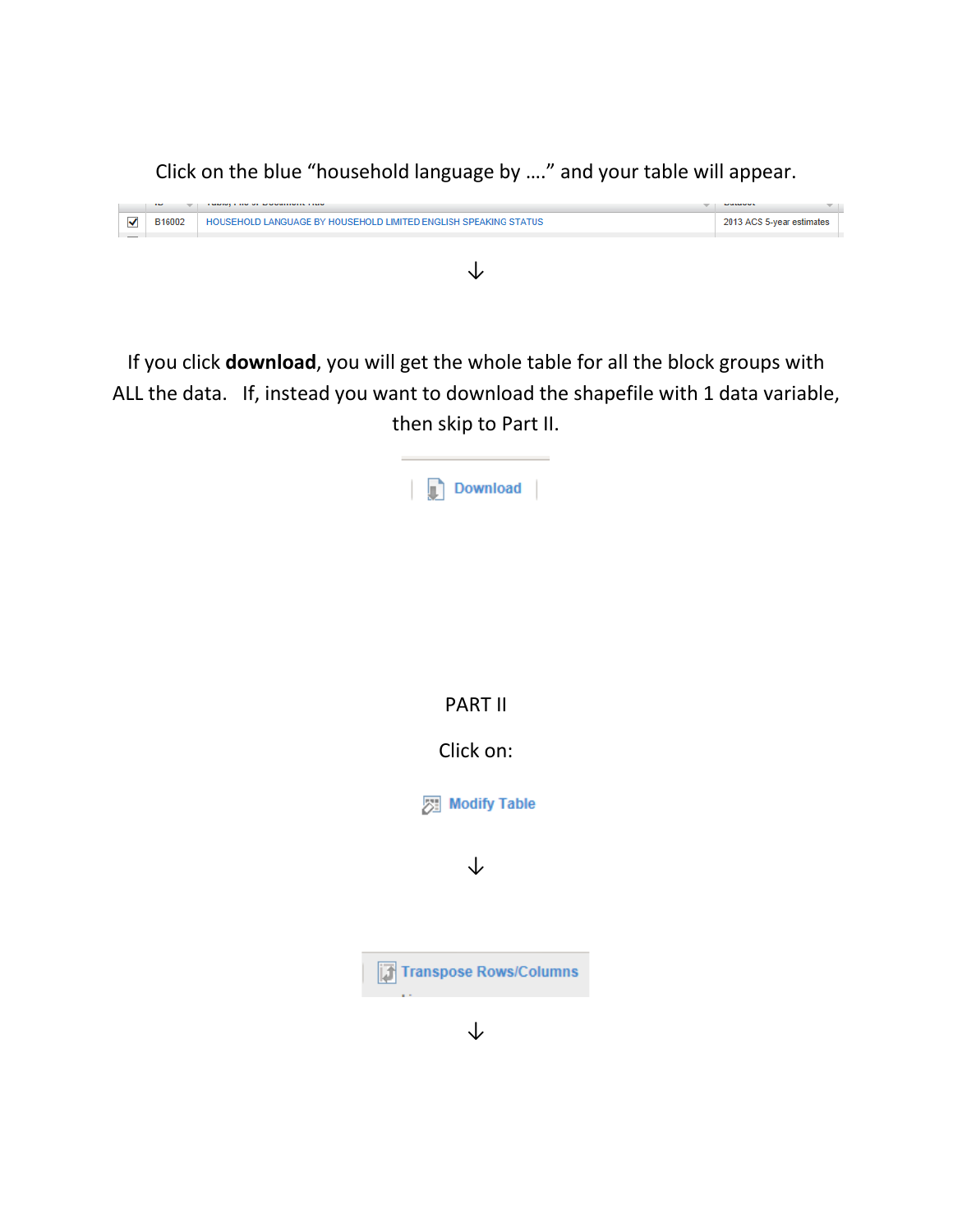

Click one of the variables (Estimate) you want, written in blue within the table. In this case, "Spanish".



↓

Your map will (probably slowly) appear. (Sometimes you have to scroll your view upward in order to see the map).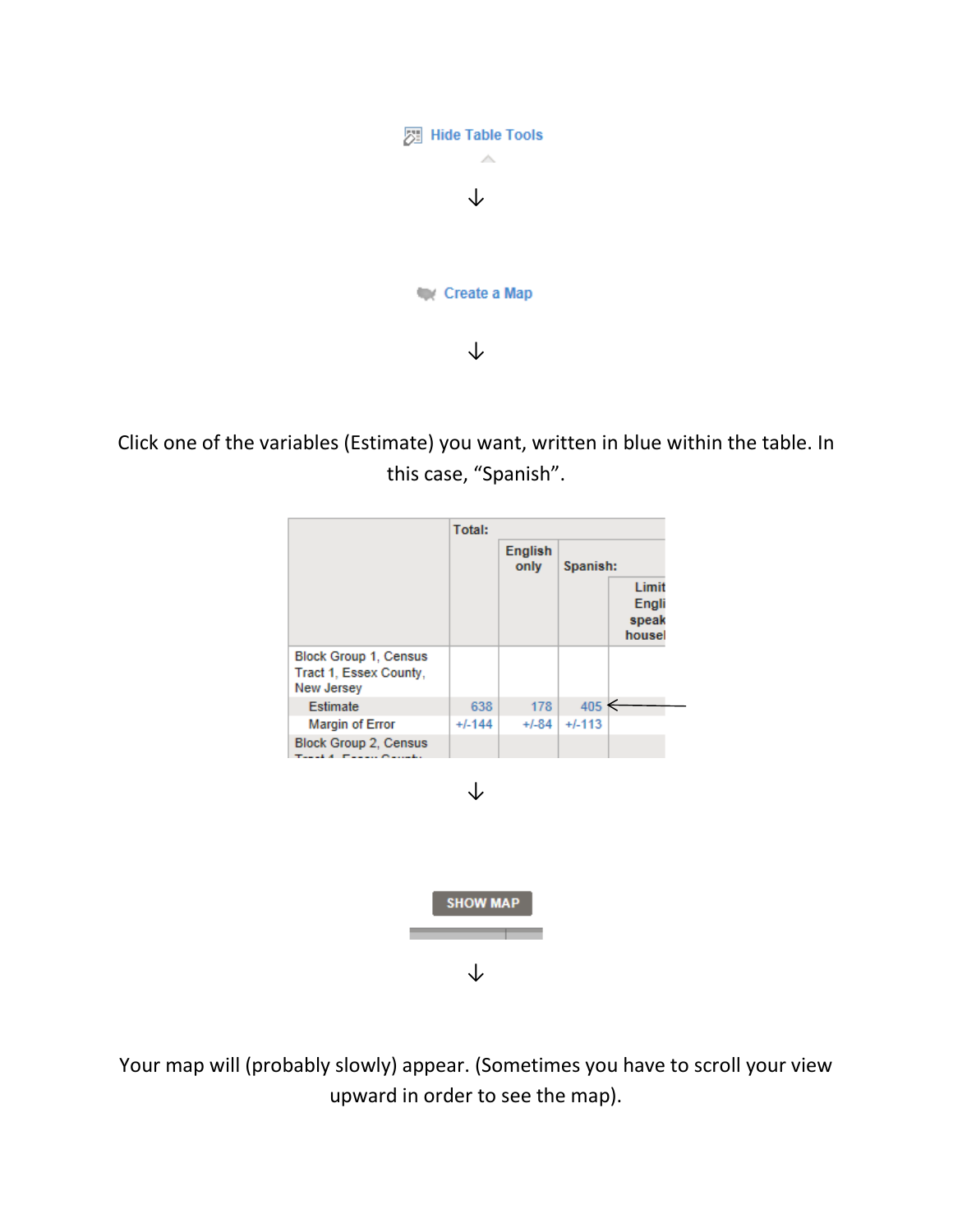

Hopefully, you won't get this message! *If you do, just back up and select the same variable within a different block group, and re-create the map, and download.*